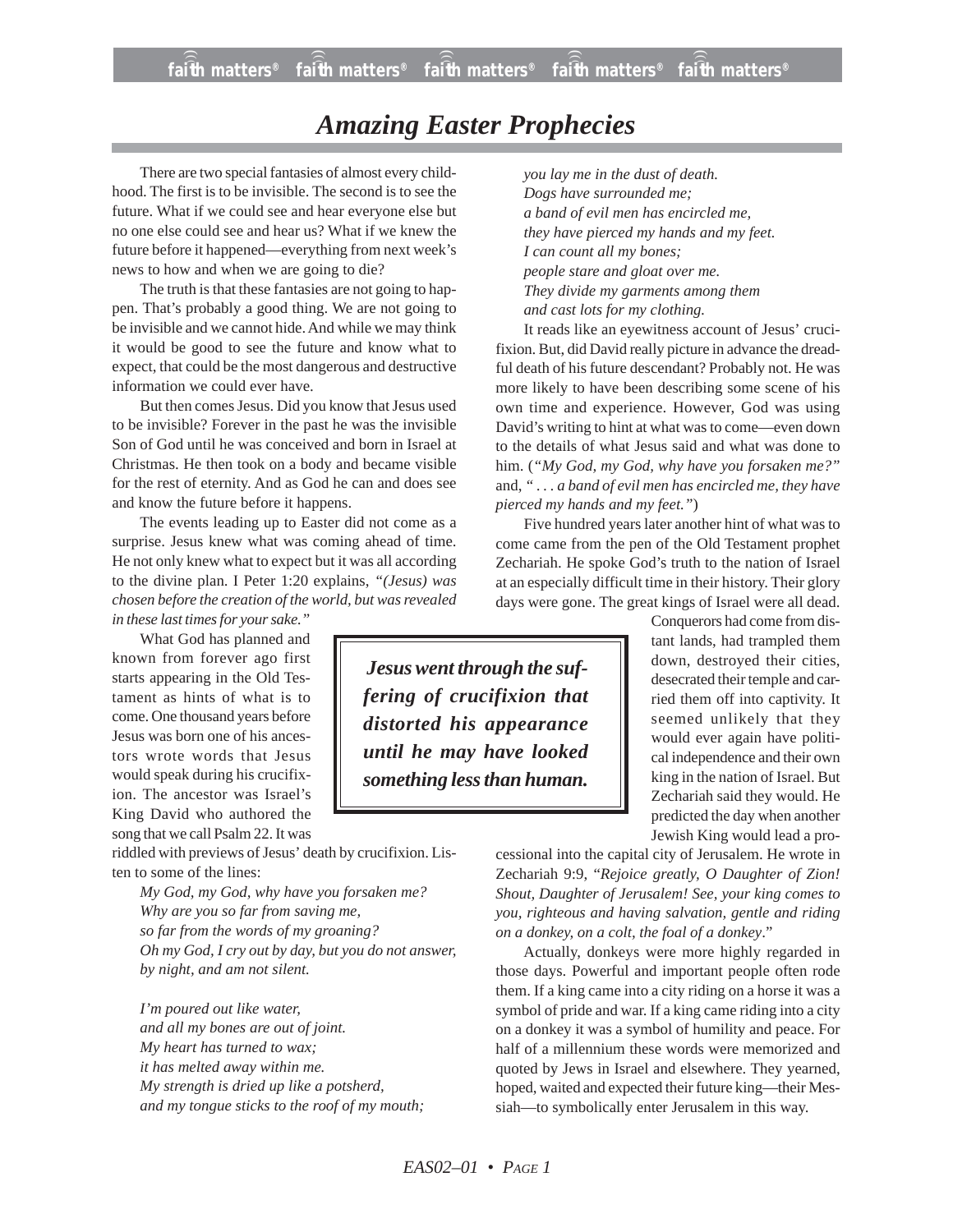## **faith matters® faith matters® faith matters® faith matters® faith matters®** ))) ))) ))) faith matters<sup>®</sup> faith matters

Palm Sunday marks the anniversary of the day these dreams came true. Jesus entered Jerusalem riding on a donkey! The crowds were thrilled. They took off their coats to carpet the way. They waved palm branches to celebrate the occasion. Jesus knew exactly what it meant. The people knew exactly what it meant. The itinerant preacher from Nazareth was the long-awaited Messiah. He was the new King of the Jews.

There are many more hints of the Easter events tucked in the cracks and crevices of the Old Testament. But in Isaiah 52 and 53 there is also a very graphic description of what would happen during Holy Week. You see, for the most part, the Hebrew people were expecting a Messiah who would be tough and triumphant. These people had suffered generation after generation for centuries at the hands of foreign armies and governments. Their cities were destroyed, their temple desecrated, their families were enslaved and their suffering was truly great. Their hope was for a Messiah who would lead them in victory over their enemies—someone who would finally get even, bring justice and make everything good again.

The words of the great prophet Isaiah were written around 700 B.C. and they absolutely did not fit the Jewish expectations. Instead of a triumphant conqueror they portrayed the Messiah as a Suffering Servant. It was a hard picture to accept. Yet, that is exactly what God intended. Unknown to those ancient Jews, God planned for the Messiah to come twice—the first time in suffering and humility; the second time in conquest and triumph.

The words Isaiah wrote predicted what Jesus would be like and what he would suffer. Jesus was never known for his good looks. It was his character and message that drew crowds. Jesus went through the suffering of crucifixion that distorted his appearance until he may have looked something less than human. And it was all described seven centuries before it actually happened in Isaiah 52:13-53:11:

> *See, my servant will act wisely; he will be raised and lifted up and highly exalted. Just as there were many who were appalled at him—his appearance was so disfigured beyond that of any man and his form marred beyond human likeness—so will he sprinkle many nations, and kings will shut their mouths because of him. For what they were not told, they will see, and what they have not heard, they will understand.*

> *Who has believed our message and to whom has the arm of the Lord been revealed? He grew up before him like a tender shoot, and like a root out of dry ground.*

*He had no beauty or majesty to attract us to*

*him, nothing in his appearance that we should desire him. He was despised and rejected by men, a man of sorrows, and familiar with suffering. Like one from whom men hide their faces he was despised, and we esteemed him not.*

*Surely he took up our infirmities and carried our sorrows, yet we considered him stricken by God, smitten by him, and afflicted. But he was pierced for our transgressions, he was crushed for our iniquities; the punishment that brought us peace was upon him, and by his wounds we are healed.*

*We all, like sheep, have gone astray, each of us has turned to his own way; and the Lord has laid on him the iniquity of us all.*

*He was oppressed and afflicted, yet he did not open his mouth; he was led like a lamb to the slaughter, and as a sheep before her shearers is silent, so he did not open his mouth.*

*By oppression and judgment he was taken away. And who can speak of his descendants? For he was cut off from the land of the living; for the transgression of my people he was stricken.*

*He was assigned a grave with the wicked, and with the rich in his death, though he had done no violence, nor was any deceit in his mouth.*

*Yet it was the Lord's will to crush him and cause him to suffer, and though the Lord makes his life a guilt offering, he will see his offspring and prolong his days, and the will of the Lord will prosper in his hand.*

*After the suffering of his soul, he will see the light of life and be satisfied; by his knowledge my righteous servant will justify many, and he will bear their iniquities.*

*Therefore I will give him a portion among the great, and he will divide the spoils with the strong, because he poured out his life unto death, and was numbered with the transgressors.*

*For he bore the sin of many, and made intercession for the transgressors.*

To Christians these are amazing prophecies fulfilled in the life and death of Jesus of Nazareth. But to skeptics they may be just ancient writings that Jesus and his followers seized upon for their own purposes to make it seem to fulfill prophecy and add credibility to their cause. So, maybe we need more. Maybe we need the actual definite predictions of Jesus.

Jesus actually became increasingly specific in predicting his own death and resurrection. He gave places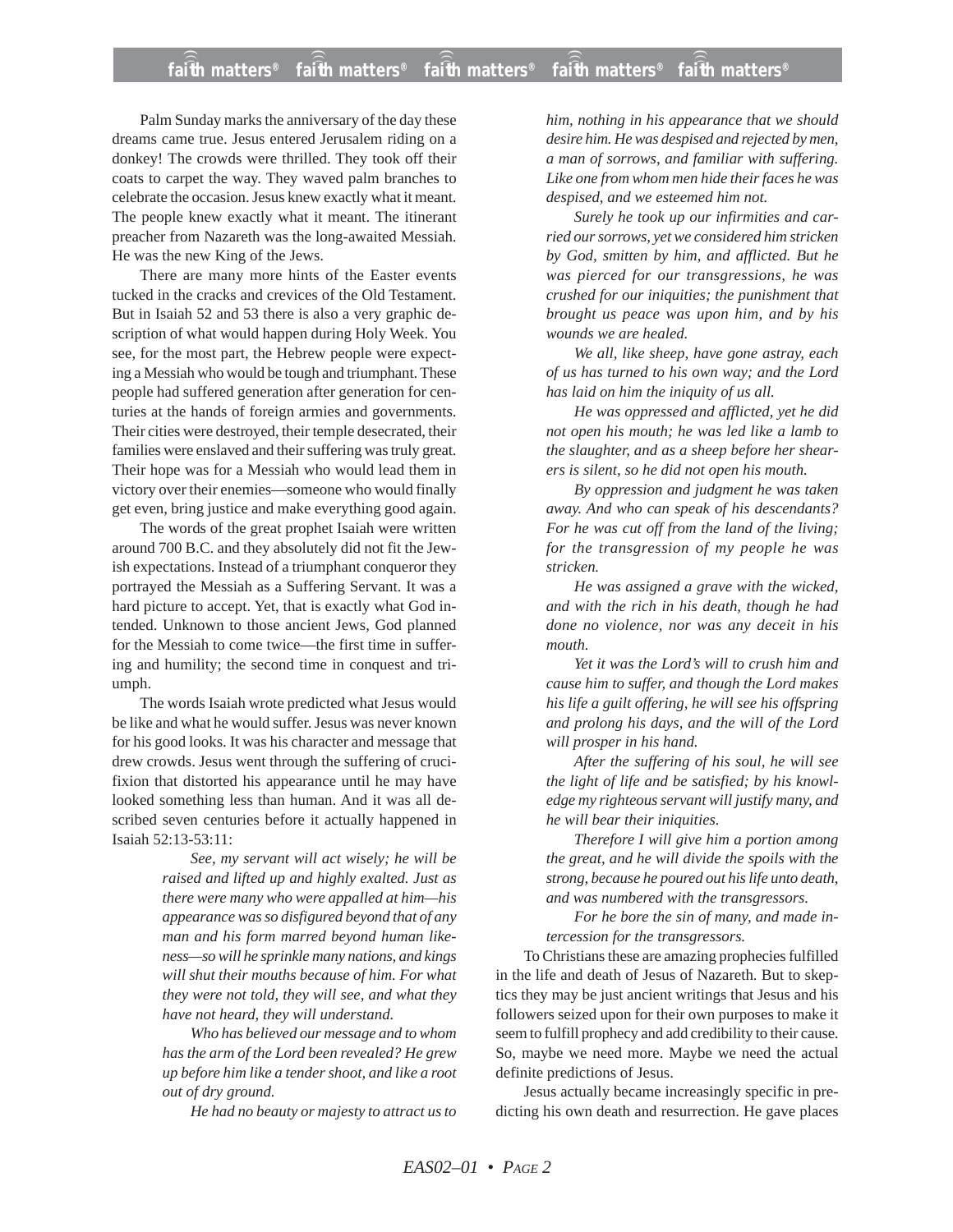and numbers and verifiable details. Perhaps you could argue that they, too, could be manipulated. You could say you are going to do something and then do it and you are a prophet whose predictions come true. Maybe that would work for a prediction to go to the dentist next Wednesday, but hardly can that be said about telling when and how you are going to die and come back to life again. But that's what Jesus said. In Mathew 16:21 we are told:

> *From that time on Jesus began to explain to his disciples that he must go to Jerusalem and suffer many things at the hands of the elders, chief priests and teachers of the law, and that he must be killed and on the third day be raised to life.*

Jesus' predictions seemed absolutely absurd to his most loyal friends and followers. They just could not accept what he said. Peter directly told Jesus he was wrong in Matthew 16:22: *"Peter took (Jesus) aside and began to rebuke him.* '*Never, Lord!' he said.* '*This shall never happen to you!*' "

But Jesus was not wrong. What he said would happen did happen. The records of the fulfillment of all the prophecies are many. The eyewitnesses were in the hundreds and hundreds, and some of them were themselves skeptics. We read the fulfillment of Jesus' prediction in Matthew 27:27-66 and 28:1-7:

> *Then the governor's soldiers took Jesus into the Praetorium and gathered the whole company of soldiers around him. They stripped him and put a scarlet robe on him, and then twisted together a crown of thorns and set it on his head.*

*They put a staff in his right hand and knelt in front of him and mocked him, "Hail, king of the Jews!" they said. They spit on him, and took the staff and struck him on the head again and again. After they had*

*mocked him, they took off the robe and put his own clothes on him. Then they led him away to crucify him.*

*As they were going out, they met a man from Cyrene, named Simon, and they forced him to carry the cross. They came to a place called Golgotha (which means The Place of the Skull). There they offered Jesus wine to drink, mixed with gall; but after tasting it, he refused to drink it. When they had crucified him, they divided up his clothes by casting lots. And sitting down, they kept watch over him there. Above his head they*

*Jesus died on the cross just as he said he would. And he did it for us.*

*placed the written charge against him: THIS IS JESUS, THE KING OF HE JEWS. Two robbers were crucified with him, one on his right and one on his left. Those who passed by hurled insults at him, shaking their heads and saying, "You who are going to destroy the temple and build it in three days, save yourself! Come down from the cross, if you are the Son of God!"*

*In the same way the chief priests, the teachers of the law and the elders mocked him. "He saved others", they said, "but he cannot save himself! He's the King of Israel! Let him come down now from the cross, and we will believe in him. He trusts in God. Let God rescue him now if he wants him, for he said, 'I am the Son of God.' " In the same way the robbers who were crucified with him also heaped insults on him.*

*From the sixth hour until the ninth hour darkness came over all the land. About the ninth hour Jesus cried out in a loud voice, "Eloi, Eloi, lama sabachthani?"—which means, "My God, my God, why have you forsaken me?"*

*When some of those standing there heard this, they said, "He's calling Elijah."*

*Immediately one of them ran and got a sponge. He filled it with wine vinegar, put it on a stick, and offered it to Jesus to drink. The rest said, "Now leave him alone. Let's see if Elijah comes to save him."*

*And when Jesus had cried out again in a loud voice, he gave up his spirit.*

> *At that moment the curtain of the temple was torn in two from top to bottom. The earth shook and the rocks split. The tombs broke open and the bodies of many holy people who had died were raised to life. They came out of the tombs, and after Jesus' resurrection*

*they went into the holy city and appeared to many people.*

*When the centurion and those with him who were guarding Jesus saw the earthquake and all that had happened, they were terrified, and exclaimed, "Surely he was the Son of God!"*

*Many women were there, watching from a distance. They had followed Jesus from Galilee to care for his needs. Among them were Mary Magdalene, Mary the mother of James and Joses, and the mother of Zebedee's sons.*

*As evening approached, there came a rich*